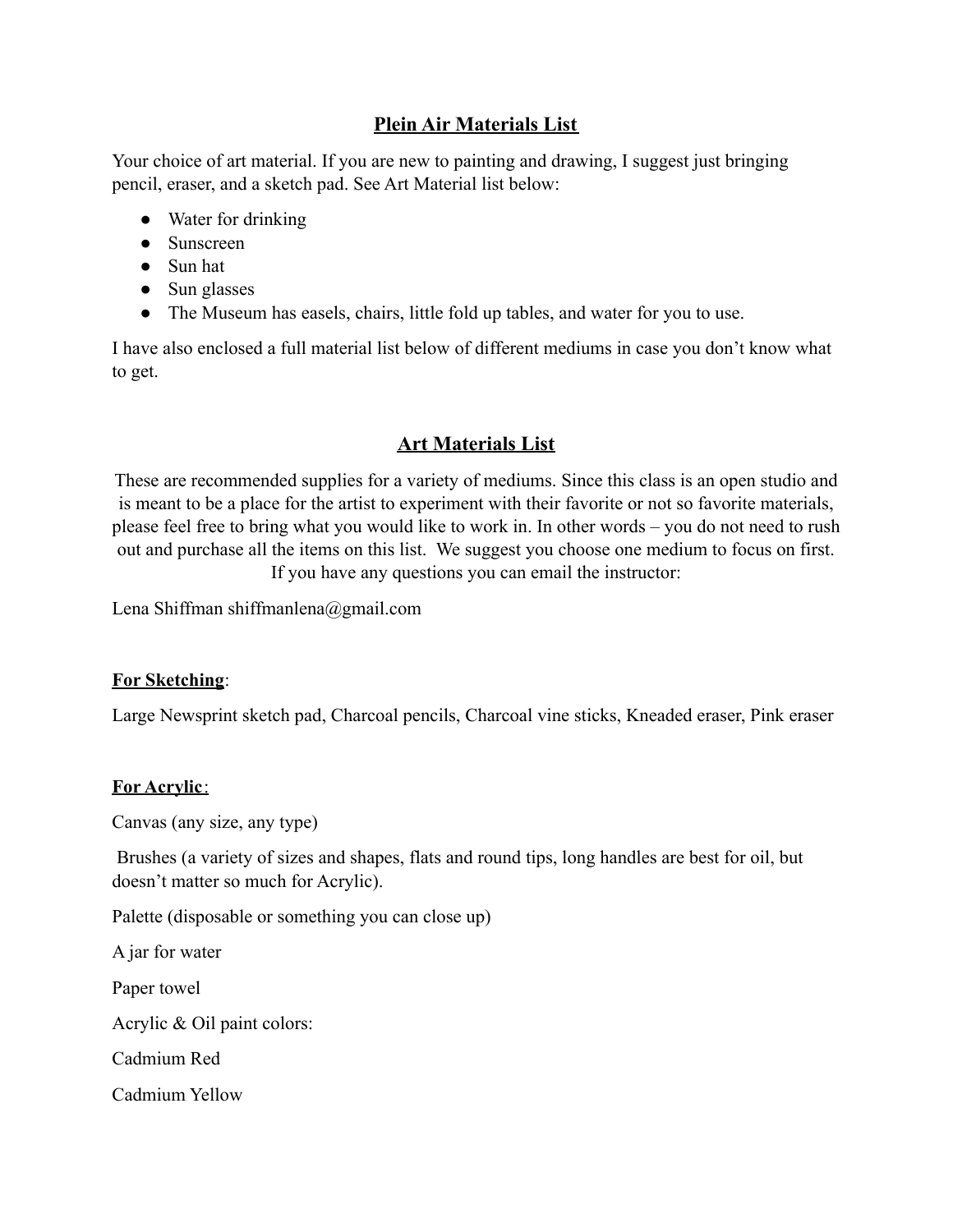Lemon Yellow Ultramarine Blue Cerulean Blue Yellow Ochre Burnt Sienna Burnt Umber Alizarin Crimson Black & White Optional: Paynes Grey, Rose Madder, Blue Violet,

**Materials for Oils:** (Same as for Acrylic just add): Turpenoid (Odorless turpentine) Brushes with Longer handles (different sizes and shapes) Linseed oil

Cloth (old sheet or t-shirt)

Jar with lid

#### **Materials for pastel:**

Pastel paper, (light and neutral colors are best to start with such as cream or gray)

Pastels (any soft pastel, I prefer Rembrandt's half-sticks, but they are very expensive. OK with cheaper brand)

- Pastel pencils
- Blending sticks
- Kneaded eraser
- Foam board

Tape

#### **Materials for watercolors**:

Cadmium Red, Cadmium Yellow, Lemon Yellow, Ultra-marine Blue, Sap green, Viridian,